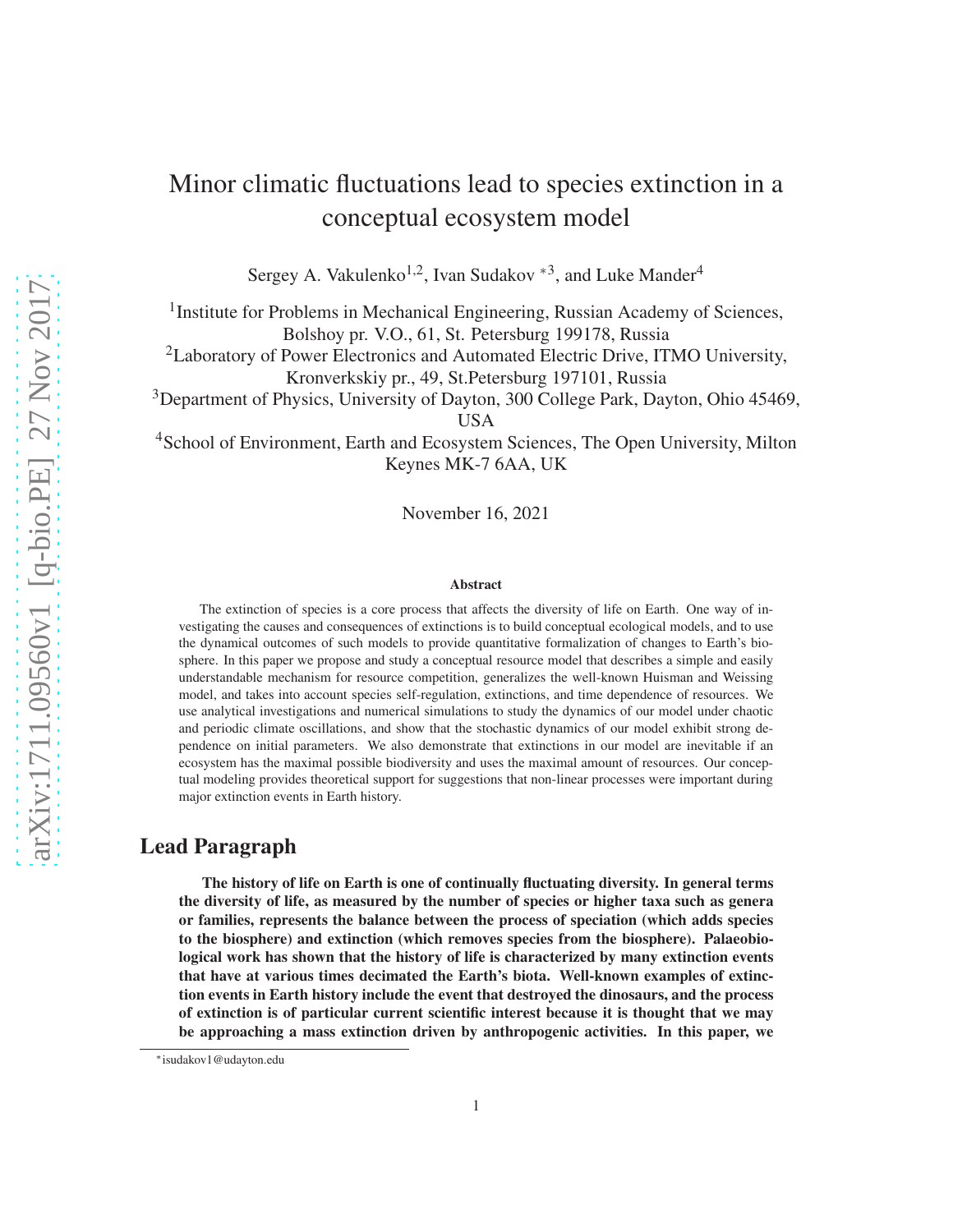have developed a new conceptual ecosystem model that allows us to investigate how chaotic and period oscillations in Earth's climate affect biodiversity and extinction. This model is an extension of the well-known Huisman and Weissing model that has been used to study phytoplankton. Our model accounts for species self-regulation, extinctions, and time dependence of resources. The stochastic dynamics of our model are strongly dependent on initial parameters, and using analytical investigations and numerical simulations we show that non-linear processes are likely to be important aspects of extinction. In our model, extinctions are inevitable if an ecosystem has the maximal possible biodiversity and uses the maximal amount of resources. Our conceptual modeling provides a quantitative framework in which to investigate the dynamics of biospheric change.

## 1 Introduction

The current state of the biosphere is a product of the evolutionary process that began with the origin of life around 3.5Ga.[\[1\]](#page-8-0) Since this time, life has expanded from a single common ancestor to the diversity of biological forms that are present on the Earth today.[\[2\]](#page-8-1) However, the diversification of life over this time interval has not been smooth or steady, and the fossil record indicates that there have been periods where the number of taxa has declined rapidly. Such intervals represent extinction events, and reviews of the history of life indicate that there have been 61 such events in Earth history.[\[3,](#page-8-2) [4\]](#page-8-3) Of these, several stand out for their sheer magnitude.[\[5\]](#page-8-4) These are mass extinctions, which are defined as "any substantial increase in the amount of extinction (i.e., lineage termination) suffered by more than one geographically wide-spread higher taxon during a relatively short interval of geologic time, resulting in an at least temporary decline in their standing diversity"(Sepkoski (1986), p. 278).[\[6\]](#page-8-5)

Palaeobiological studies indicate that extinction events are frequently associated with major environmental change. For example, several of Earth's largest extinction events occur during intervals of elevated volcanic activity, either due to the intrusion of large igneous bodies of rock as in the case of the Toarcian extinction event,[\[7\]](#page-8-6) or to the opening of the Atlantic ocean in the case of the late Triassic extinction.[\[8\]](#page-8-7) There are also examples of extinction events on much more recent timescales, such as the disappearance of the spruce tree species *Picea critchfieldii* during the last deglaciation in North America.[\[9,](#page-8-8) [10\]](#page-8-9) Such studies can provide empirical data on the sensitivity of the Earth's biota to environmental change, and can identify factors that can lead to the proliferation of species as well as the broad abiotic conditions under which species are lost from the Earth's biota.

A general trait that emerges from empirical palaeobiological studies of the biosphere is that extinctions reflect perturbations that stress ecosystems beyond their resilience.[\[11\]](#page-9-0) Ecosystems represent functional entities that are produced by assembly processes, and if they are subject to perturbations that are greater in magnitude or duration than they can accommodate, then they are disrupted in some way.[\[12,](#page-9-1) [11\]](#page-9-0) Conceptual ecological models do not represent every single complex biotic and abiotic interaction that leads to ecosystem assembly and disruption, but nevertheless, the dynamical outcomes of such models[\[13,](#page-9-2) [11\]](#page-9-0) can provide a quantitative formalization for dynamical biospheric change, [\[11\]](#page-9-0) and can serve as a counterpoint to empirical studies of biospheric evolution based on observational data.

In this paper, we consider a new conceptual ecosystem model that not only gives a quantitative formalization but also allows us to investigate how biodiversity affects the mechanism of extinction. In this model, a number of species share resources, and oscillations in these resources (as might be induced by climatic change, for example), self-limitation effects, as well as extinctions are accounted for. Our conceptual model represents an extension of the Huisman and Weissing model, [\[14\]](#page-9-3) which accounts for extinctions but only includes a single resource and does not include any climatic variation. The parameters of our model depend on the state of the environment via time dependent coefficients. This system is inspired by some phytoplankton models, [\[15,](#page-9-4) [16\]](#page-9-5) and under certain assumptions can be derived from them, and if the resource turnover rate is large enough our model reduces to a Lotka-Volterra system. [\[17\]](#page-9-6)

Our paper is organized as follows: (1) we first state the standard model of species coexistence; (2) we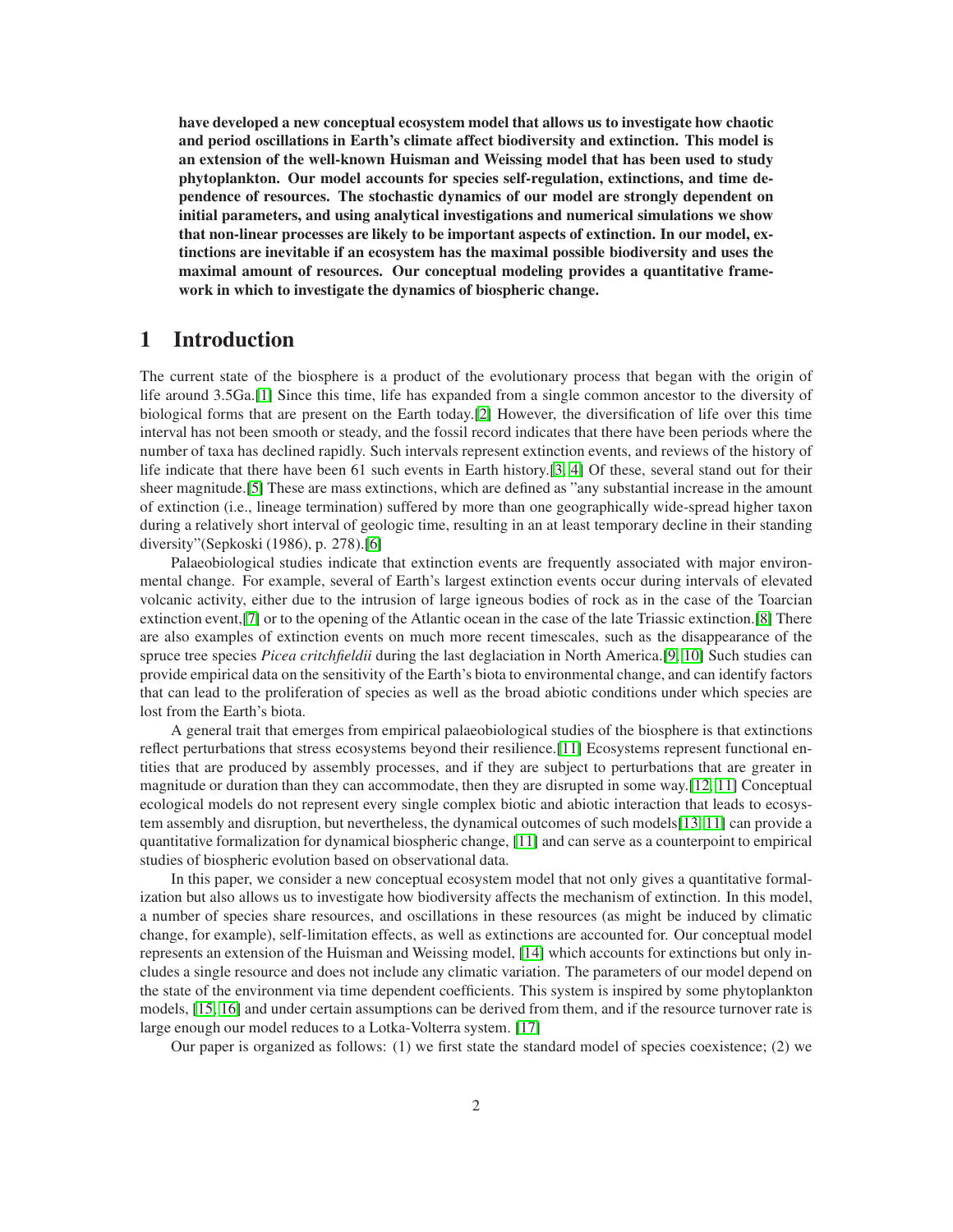then extend the standard model of species coexistence by introducing extinctions and climate, and assuming that the parameters depend on some environmental forcing that can oscillate (for example temperature); (3) we then consider the problem of extinction in our extended model in more detail; (4) finally, we use analytical investigations and numerical simulations to study the dynamics of our extended model under chaotic and periodic climate oscillations. Our principal results are that the stochastic dynamics of our model exhibit strong dependence on initial parameters. We show that extinctions are inevitable if an ecosystem has the maximal possible biodiversity and uses the maximal amount of resources, a conclusion which underscores the importance of studying the role of stability thresholds in mass extinctions.[\[18\]](#page-9-7)

## 2 The standard model of species coexistence

We consider the following standard model of population of biodiversity: [\[14\]](#page-9-3)

<span id="page-2-2"></span>
$$
\frac{dx_i}{dt} = x_i(-r_i + \phi_i(v) - \sum_{j=1}^{N} \gamma_{ij} x_j),
$$
\n(1)

<span id="page-2-3"></span>
$$
\frac{dv_j}{dt} = D_j(S_j - v_j) - \sum_{k=1}^{N} c_{jk} x_k \phi_k(v),
$$
\n(2)

where  $v = (v_1, v_2, ..., v_M)$ , and

<span id="page-2-0"></span>
$$
\phi_j(v) = \min\{\frac{a_j v_1}{K_{1j} + v_1}, \dots, \frac{a_j v_M}{K_{Mj} + v_M}\}.
$$
\n(3)

where  $a_i$  and  $K_{ii} > 0$ . The terms  $\gamma_{ii}x_i$  define self-regulation of species populations that restrict the species abundances, and  $\gamma_{i j} x_j$  with  $i \neq j$  define a possible competition between species for resources. The coefficients  $a_i$  are specific growth rates and the  $K_i$  are self-saturation constants. The coefficients  $c_{ik}$  determine how the species share the resource (nutrient supply).

This model is widely used for primary producers like phytoplankton and it can also be used to describe competition among terrestrial plants.<sup>[\[19\]](#page-9-8)</sup> When  $\gamma_i = 0$  this system is equivalent to models used to study the plankton paradox, which describes the phenomenon where a limited range of resources supports an unexpectedly large number of different species. [\[14\]](#page-9-3)

Relation [\(3\)](#page-2-0) corresponds to the von Liebig minimum law, but we can consider even more general  $\phi_i$ satisfying the conditions

$$
\phi_j(v) \in C^1, \quad 0 \le \phi_j(v) \le C_+, \tag{4}
$$

where  $C_+ > 0$  is a positive constant, and

<span id="page-2-1"></span>
$$
\phi_k(v) = 0, \quad \forall k \quad v \in \partial \mathbf{R}^N_>
$$

where  $\partial \mathbf{R}^N$  denotes the boundary of the positive cone  $\mathbf{R}^N > \{v : v_j \ge 0, \forall j\}$ . Note that condition [\(5\)](#page-2-1) holds if  $\phi_j$  are defined by [\(3\)](#page-2-0), so our conditions can be considered a a generalization of the von Liebig law, when the species abundance growth stops if at least one resources vanishes. Thus, each resource is necessary for species survival.

We consider the Cauchy problem for the system [\(1\)](#page-2-2), [\(2\)](#page-2-3) on a time interval [0,  $\tau$ ], where initial data are given by

<span id="page-2-4"></span>
$$
x_i(0) = X_i > 0, \quad v_k = V_k \in (0, S_k),
$$
\n(6)

and  $\tau$  is a positive number. We assume that  $N >> 1$  (the case of a large ecosystem) and  $X_i > 0$  is distributed randomly according to a log-normal law with parameters  $a, \sigma$ . The corresponding distribution density is given by

$$
f(x) = \frac{1}{x\sigma\sqrt{2\pi}} \exp\left[\frac{-(\ln x - a)^2}{2\sigma^2}\right]
$$
 (7)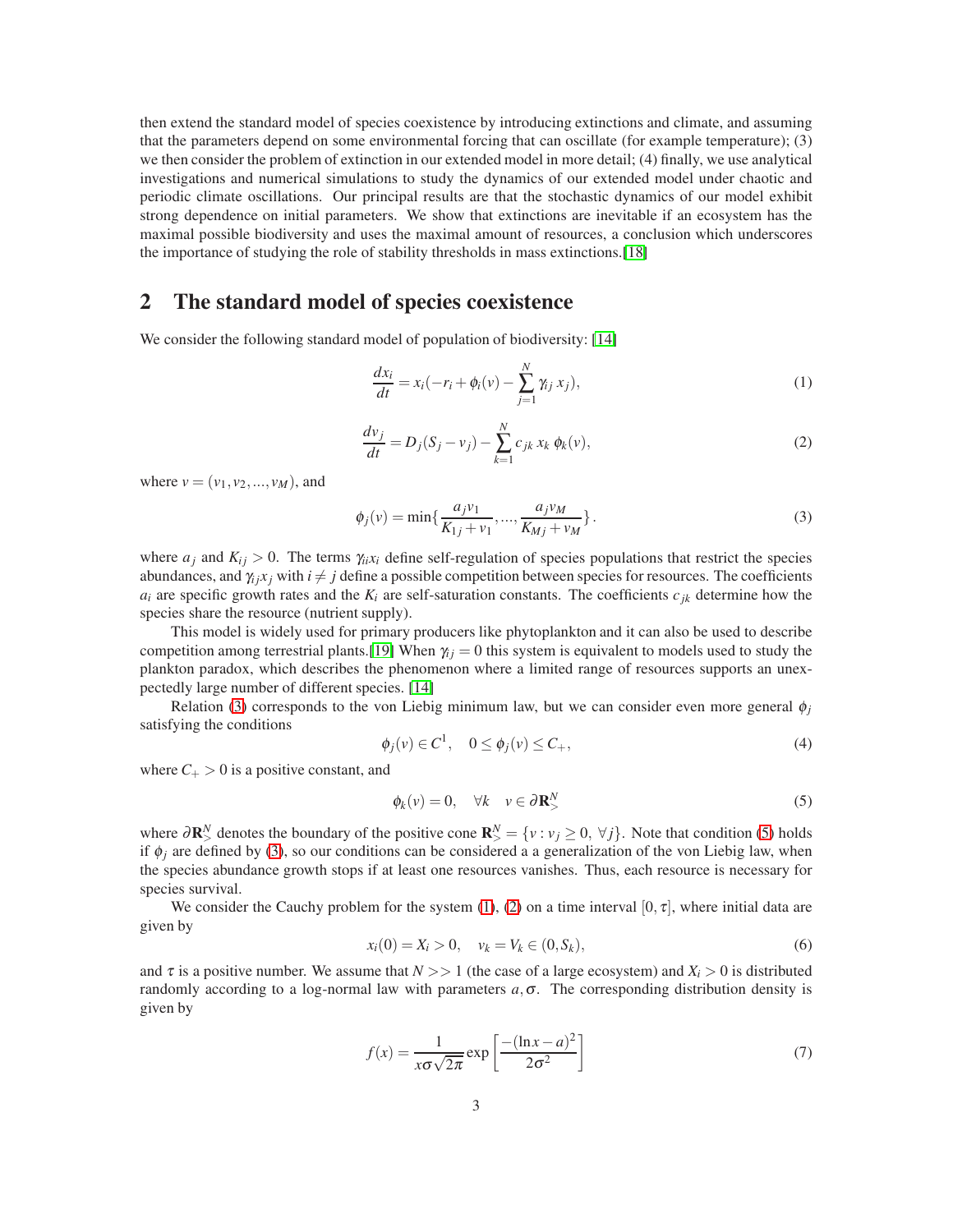Suppose we simplify the problem that concurrence is absent and

<span id="page-3-0"></span>
$$
\gamma_{ij} = \gamma_i \delta_{ij}, \quad \gamma_i > 0. \tag{8}
$$

One can show, by standard estimates, that the Cauchy problem [\(1\)](#page-2-2), [\(2\)](#page-2-3) and [\(6\)](#page-2-4) is well posed and that the corresponding  $x_i(t)$  are defined for all  $t > 0$ , bounded and take positive values. Therefore, we are dealing with a dynamical system. Moreover, we observe that this system is cooperative [\[20\]](#page-9-9) since  $\frac{\partial F_i(\vec{x})}{\partial x_j} > 0$  for  $j \neq i$ . Assertion. *Under condition [\(8\)](#page-3-0) the dynamical system defined by [\(1\)](#page-2-2), [\(2\)](#page-2-3) has a compact global attractor. In the case of a single resource*  $(M = 1)$  and sufficiently large turnover  $D = D_1$  all trajectories of that system *are convergent, and there are no locally attracting stable limit cycles*.

*Outline of the proof*. We follow Kozlov et al. (2017) and Sudakov et al.(2017).[\[21,](#page-9-10) [22\]](#page-9-11) The resource  $R(\vec{x})$  is a uniformly bounded function. This fact, in a standard way, implies uniform boundedness of  $x_i(t)$  for large times *t* and shows that the system [\(1\)](#page-2-2), [\(2\)](#page-2-3) defines a global semiflow, which has an absorbing set. Thus, this semiflow is dissipative and has a compact global attractor. The claim on trajectories convergence follows from Theorem I in Kozlov et al. (2017).[\[21\]](#page-9-10)

The problem can be simplified for large turnovers  $(D_k \gg 1)$ . Then one can show [\[22\]](#page-9-11) that systems [\(1\)](#page-2-2) and [\(2\)](#page-2-3) reduce to Lotka-Volterra systems of a special form.

## 3 The model with extinctions

We extend systems [\(1\)](#page-2-2) and [\(2\)](#page-2-3) to describe two important effects. The first effect is species extinctions, and in this section we focus on it. The second effect is a result of environmental influence on the dynamics of the modified systems [\(1\)](#page-2-2) and [\(2\)](#page-2-3). That effect will be considered in the next section.

In reality abundances  $x_i$  are discrete numbers, therefore, if the abundance becomes too small, the corresponding species must become extinct. To describe this effect mathematically, we introduce a parameter  $\delta > 0$  and suppose that if the *i*-th species abundance  $x_i(t)$  becomes less than  $\delta$ , i.e.,  $x_i(t_0) = \delta$  and  $\frac{dx_i(t_0)}{dt} < 0$ for some *i* and  $t_0 > 0$ , then the corresponding species should be excluded from systems [\(1\)](#page-2-2) and [\(2\)](#page-2-3). We then set formally that  $x_i(t) \equiv 0$  for all  $t > t_0$ . For the case of a single resource this extended model is proposed and investigated in more detail in Kozlov et al. (2017).[\[21\]](#page-9-10)

Note that after this modification the model stays mathematically well posed. [\[21\]](#page-9-10) Next, we introduce a function  $N_e(t)$ , which is the number of surviving species at time t, i.e. the number of the indices i such that  $x_i(t) > \delta$ . It is clear that  $N_e(t)$  is a piecewise constant non-increasing function. Let  $t_0 < t_1 < ... < t_m < ...$  be the points of discontinuity of this function. Within the intervals  $[t_k, t_{k+1}]$  the Cauchy problem for systems [\(1\)](#page-2-2) and [\(2\)](#page-2-3) is well posed, and therefore the Cauchy problem is well posed for the modified systems [\(1\)](#page-2-2) and [\(2\)](#page-2-3) with extinctions. There are two possible situations. If  $\lim_{t\to+\infty} N_e(t) = N_\infty = 0$ , then all the species vanish. If  $N_{\infty} > 0$ , then on some infinite semiaxis  $(t_m, +\infty)$  the modified system is equivalent to model [\(1\)](#page-2-2) and [\(2\)](#page-2-3), which, according to our Assertion, has a compact global attractor. Therefore, in this case the modified model with extinctions also has a compact global attractor.

The model with extinctions exhibits a highly stochastic behavior. The final population state depends dramatically on initial data [\(6\)](#page-2-4) .[\[21\]](#page-9-10) For some initial abundances all species coexist, whereas for other initial data only a few species can survive over long timescales. Usually, the environmental influence diminishes the number of surviving species. Nonetheless sometimes the environmental chaos can stabilize the ecosystem, increasing the number of coexisting species. Systems with large numbers of species are stabler than ones with few species. This multistability, which is present in a system with fixed parameters, means that in a system with slowly evolving parameters we can observe jumps between equilibria.

#### 4 A more detailed look at extinctions in our model

We follow Kozlov et al. (2017)[\[21\]](#page-9-10) but will consider the problem of extinction in more detail. Let us consider the case of a single resource  $M = 1$ ,  $v_1 = v$  for large *D*. Let  $\phi_i = a_i \phi(v)$ , where  $\phi(v) = \frac{v}{K+v}$ . Then, according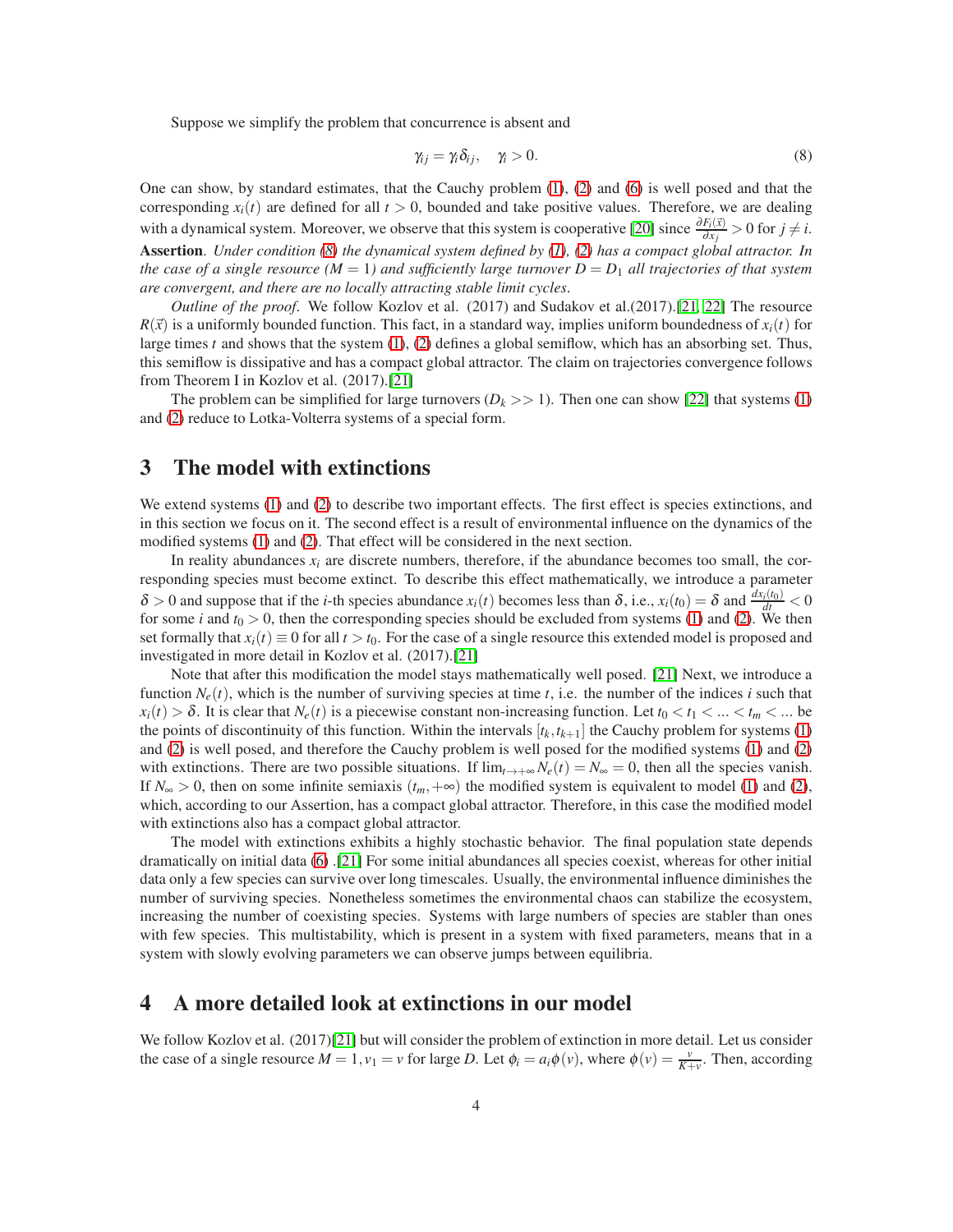to our Assertion, all trajectories are convergent to equilibria. Let *N* be the number of coexisting species for such equilibria and  $v_{eq}$  is the equilibrium amount of the resource. Then the equilibrium abundances  $\bar{x}_i$  are [\[21\]](#page-9-10)

<span id="page-4-0"></span>
$$
\bar{x}_i = (\gamma_i^{-1}(a_i \phi(v_{eq}) - r_i))_{+,\delta} \tag{9}
$$

where  $a_{+,\delta}$  is truncated at level  $\delta$  the number  $a: a_{+,\delta} = a$  for  $a > \delta > 0$  and  $a = 0$  otherwise. For  $v_{eq}$  we then obtain *N*

<span id="page-4-1"></span>
$$
D(S - v_{eq}) = \phi(v_{eq}) \sum_{i=1}^{N} a_i c_i (\gamma_i^{-1} (a_i \phi(v_{eq}) - r_i))_{+, \delta},
$$
\n(10)

where  $c_i = c_{i1} > 0$  are coefficients and we assume that  $c_i > c_0 > 0$ . Note that  $v_{eq}$  depends on *S* and *N*. That dependence on *S* is monotonic: as *S* decreases,  $v_{eq}$  also decreases. Together with  $v_{eq}$  the equilibrium abundances  $\bar{x}_i$  decrease and for some *i* the value  $\bar{x}_i$  defined by [\(9\)](#page-4-0) equals zero. Then the corresponding species suffers extinction and the species number *N* takes a smaller value, for example, *N* −1. That is a typical picture for general *S* and not too large *N*.

To understand how extinctions occur in our conceptual model, we consider the case of the maximal biodiversity. To simplify our analysis we suppose first that all species have identical properties, i.e, all  $r_i = \bar{r}$ and  $a_i = a$ ,  $c_i = c$ ,  $\gamma_i = \gamma$ . Then from [\(10\)](#page-4-1) one has

<span id="page-4-2"></span>
$$
N = D\gamma a^{-1} c^{-1} \frac{D(S - v_{eq})}{\phi(v_{eq})(a\phi(v_{eq}) - r))_{+, \delta\gamma}}.
$$
\n
$$
(11)
$$

An analysis of that equation allows us to note that in [\(11\)](#page-4-2) the numerator decreases in *veq* and the denominator is an increasing function of  $v_{eq}$ . Thus N is a decreasing function of the  $v_{eq}$ . We conclude that there holds a

Principle of resource minimum *The maximum of biodiversity is achieved with a minimum of resources.*

Consider now how extinctions can occur. While  $a\phi(v_{eq}) - r \gg \delta \gamma$ , a small variation  $\Delta S$  in the resource *S* leads to a small variation in *N*, typically *N* conserves. In fact, a decrease in *S* can be compensated by the corresponding decrease of the consumed resource amount  $v_{eq}$ . In this case we observe the extinction of a small number of species.

However, in the case of the maximal possible biodiversity *N* that can be attained if all  $\bar{x}_i$  are close to <sup>δ</sup>, the situation dramatically changes when the resource *veq* is also close to the maximal value *S*. In this situation, a decrease in a *veq* leads to extinction of many or even all species in the model because for smaller *v*<sub>eq</sub> we have  $a\phi(v_{eq}) < r + \delta \gamma$ .

This effect is weaker if the species parameters are different (i.e. the parameters  $a_i, c_i, \gamma_i$  are different). We have studied this situation numerically and the results obtained are shown in Fig[.1.](#page-5-0)

From this study of our model we can formulate the following assertion:

Extinction principles *(*a*) If an ecosystem consisting of species that share the same resource attains its maximum possible biodiversity, then relatively small changes in the environment (such as in the climate) can lead to species extinction. (*b*) If the biodiversity of an ecosystem is at its maximal possible value and simultaneously the species in that ecosystem consume resources close to a maximal value, then the ecosystem is fragile: it can be destroyed completely or almost completely as a result of species extinction under very small environmental changes. This effect is weaker for ecosystems consisting of a random mix of species that have different mortality and resource consumption parameters.*

# 5 The population model under periodic and chaotic environmental forcing

In this section, we consider extinctions in our model forced by chaotic and periodic environmental temperature *T* changes. We assume that the resource supply depends on *T* and that *T* is a periodic function of time. We also include stochastic effects. For example, we can suppose that

<span id="page-4-3"></span>
$$
S = S_0 + r\sin(\omega t) + \varepsilon \eta(t) \tag{12}
$$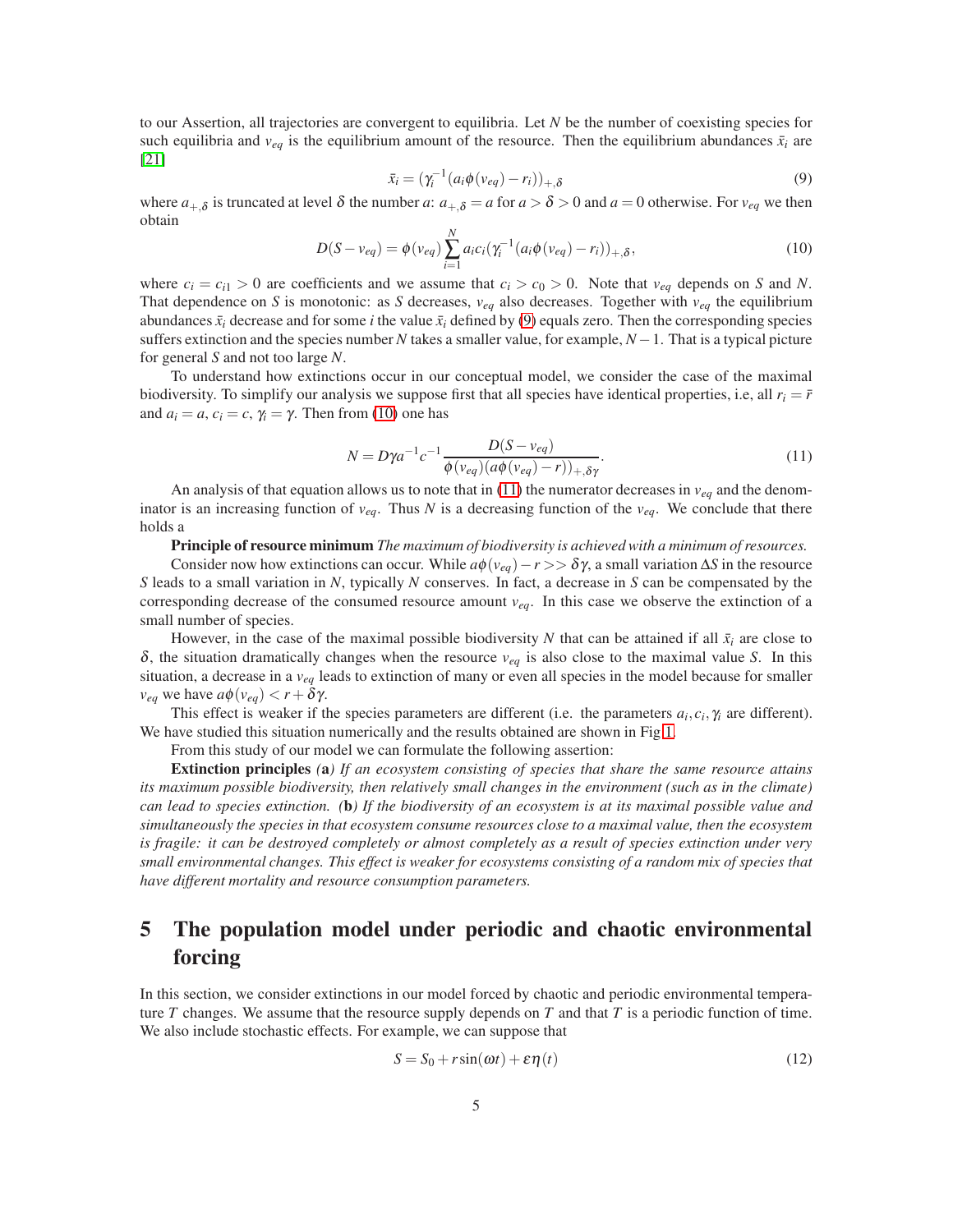<span id="page-5-0"></span>

Figure 1: a) This graph shows the number of coexisting species  $N_e(t)$  in the two cases. In case 1, the number of species  $N_e(t)$  coexists in a system depending on t when the nutrient supply *S* is a constant,  $S_0 = 200$ and  $S_1 = 0$ . In the case 2, the number of species  $N_e(t)$  coexists in a system with time varying resource,  $S_0 = 200, S_1 = 180$ . b) This plot shows the dependence of the number of coexisting species (vertical axis) on *S* (horizontal axis) for a random population composed as follows. The parameter  $K = 4$  and  $\gamma_i = \gamma = 1$ . The parameters  $a_i$  are chosen according to log-normal law with average 1 and  $\sigma = 0.03$ . The mortality parameter  $r_i = R$  is chosen so that the species abundances are close to the limit value  $\delta = 1$ ,  $R = 14$ . The parameters  $c_i = c(1 + \tilde{c}_i)$  where  $c = 0.1$  and  $c_i$  are uniformly distributed on [0,1]. The red curve line corresponds to the non-perturbed case and the blue curve describes biodiversity when the resource limit *S* is diminished on 10 percents with respect to the non-perturbed value.

where  $S_0, S_1 > 0$  are parameters,  $\omega$  is a frequency,  $\eta$  is standard white noise and  $\varepsilon$  is the noise amplitude. This means that the temperature changes periodically in time. The parameter  $S_0$  represents nutrient supply (the resource available to species), and the parameter  $r$  describes the intensity of periodic forcing.

To simulate chaotic time forcing we set

<span id="page-5-3"></span>
$$
S = S_0 + r\theta(q(t))\tag{13}
$$

where  $\theta(q)$  is a smooth function of the vector argument  $q$ ,  $q = (q_1, ..., q_n)$  which describes a state of the ecosystem environment (the climate for example), and the dynamics of *q* is governed by trajectories of the noisy dynamical system, written in the Ito form:

<span id="page-5-1"></span>
$$
dq = Q(q)dt + \sqrt{\varepsilon}dB(t),
$$
\n(14)

where  $B(t)$  is the standard Brown motion and Q is a smooth vector field. In the case  $\varepsilon = 0$  we are dealing in [\(14\)](#page-5-1) with a system of differential equations, and we will suppose that its dynamics are well posed and has a compact attractor  $\mathscr{A}_0$ . Then for small  $\varepsilon$  we can use the Freidlin-Wentzell theory, [\[23\]](#page-9-12) and the properties of the noisy dynamical system [\(14\)](#page-5-1) depend heavily on the attractor structure.

For example, we can set  $q = (x, y, z)$  and consider the Lorenz system, a rough model of atmospheric dynamics given by

$$
dx/dt = \tau^{-1}(\alpha(y - x)),
$$
  
\n
$$
dy/dt = \tau^{-1}(x(\rho - z) - y),
$$
  
\n
$$
dz/dt = \tau^{-1}(xy - \beta z),
$$
\n(15)

<span id="page-5-2"></span>where  $\alpha, \beta, \rho$  are parameters, and  $\tau > 0$  is a parameter that controls the speed of the trajectories. For  $\varepsilon = 0$ that system shows a chaotic behaviour for  $\alpha = 10, \beta = 8/3$  and  $\rho = 28$ . We construct  $\theta$  as follows. The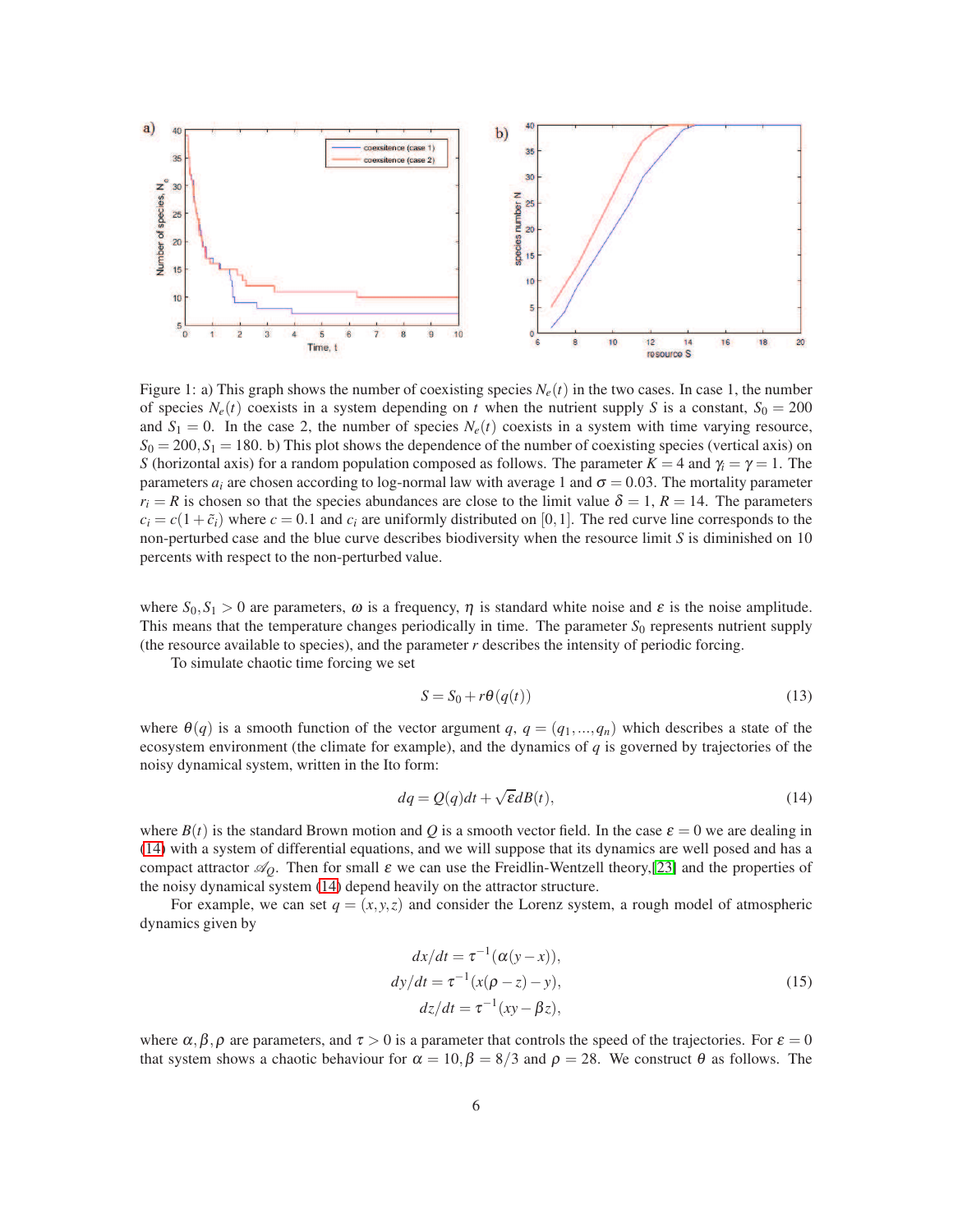<span id="page-6-0"></span>

Figure 2: The plots show the dependence of the number of coexisting species (vertical axis) on time (horizontal axis). The blue line corresponds to the case when all parameters do not depend on time and periodic environmental forcing does not influence the system; the red line describes time evolution under periodic environmental forcing influence. a) The plot shows environmental forcing dependence diminishes biodiversity. b) The plot shows environmental forcing dependence increases biodiversity.

third component *z* in [\(15\)](#page-5-2) describes the time evolution of temperature. We set  $\theta(t) = (z(t) - \bar{z})/\mu_z$ , where  $\mu_z = \max(|z(t)|)$  on a large interval [0,*T*] and  $\bar{z}$  is the average of  $T^{-1} \int_0^T z(t) dt$  on this interval.

The time extended model reduces to the time independent model with constant *S* in the two opposite cases: (A)  $\omega$  >> 1 and (B)  $\omega$  << 1. Assume  $S = S(t)$  is defined by [\(12\)](#page-4-3). In case (A), we can apply the averaging principle to [\(1\)](#page-2-2), [\(2\)](#page-2-3) and replace  $S(t)$  by  $S_0$  in (2). This averaging also works for  $S(t)$  defined by [\(13\)](#page-5-3). The number  $N_e(t)$  of coexisting species tends to a constant for large *t*. This asymptotic approach is confirmed by numerical results in a large diapason of parameter values.

In case (B) we introduce a slow time  $\bar{t} = \omega t$  and use a quasistationary approximation. Then we obtain that the equilibria  $\bar{x}(t), \bar{y}(t)$  are functions of slow time. The number  $N_e$  of coexisting species is also a function of  $\bar{t}$ . Note that  $N_e$  is a measure of biodiversity in our model.

Before we present some numerical results, we will show (using methods of the Freidlin-Wentzell theory [\[23\]](#page-9-12)) the existence of three sharply different extinction scenarios in our model, which can be generated by random and non-random climate variation induced by [\(14\)](#page-5-1).

Our primary goal here is to find the probabilities of extinctions in our model. For simplicity, we consider the case of a single resource and denote by ∆*S<sup>c</sup>* the critical value of supply change that leads to an extinction, and let  $\mathcal{O}(\Delta S_c)$  be the set of values *q* corresponding to that value:

$$
\mathscr{O}(\Delta S_c) = \{q : \theta(q) = \Delta S_c)\}.
$$

Following [\[23\]](#page-9-12) we define distance between  $d(q, q')$  between two points *q* and *q'* by

$$
d_{FW} = \inf_{p(t), p(0) = q, p(T) = q'} \int_0^T (dq/dt - Q(q))^2 dt.
$$

The distance between the two sets *A* and *B* is defined as  $dist(A, B) = inf_{q \in A, q' \in B} d_{FW}(q, q')$ . We note in particular that if  $q$ ,  $q'$  lies in the same connected component of the attractor then  $d_{FW}(q, q') = 0$ . We assume first that the attractor consists of a single connected component. Then the probability *Pc*,<sup>ε</sup> to attain the critical value starting from a point on the attractor satisfies the estimate

$$
\lim_{\varepsilon \to 0} \varepsilon^{-1} \log P_{c,\varepsilon} = \inf_{q \in \mathscr{A}_{Q}, q' \in \mathscr{O}(\Delta S_{c})} d_{FW}(q, q'). \tag{16}
$$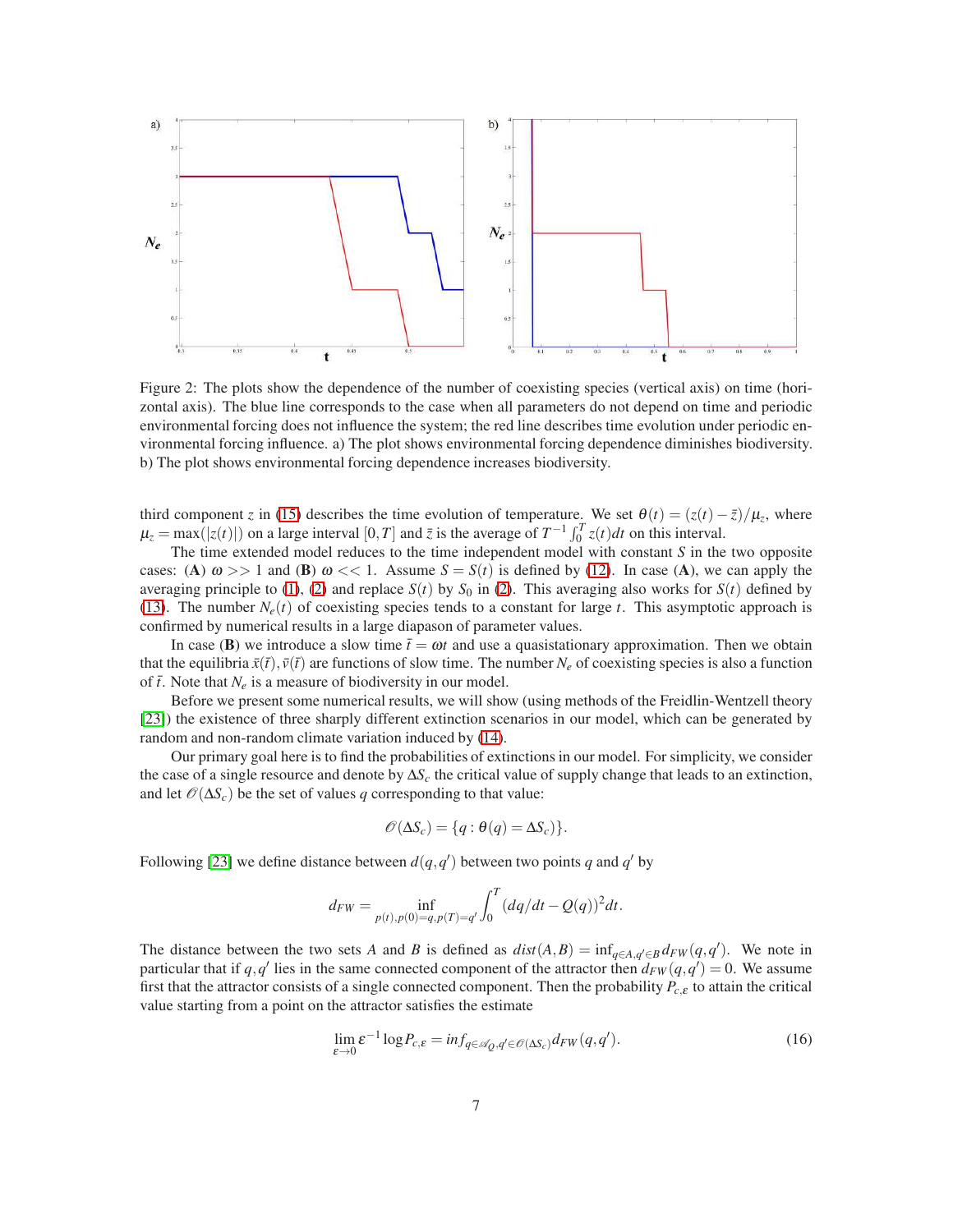Using that relation and known results [\[23\]](#page-9-12) we obtain that there are three possible extinction probability scenarios as a function of  $\varepsilon$ .

I If the intersection  $I = \mathscr{A}_O \cap \mathscr{O}(\Delta S_c)$  is not empty for all  $\Delta S_c$  then the probability  $P_{c,\varepsilon}$  is not exponentially small, i.e.,  $\lim_{epsilon \to 0} \varepsilon^{-1} \log P_{c,\varepsilon} = 0$ . It is a catastrophic scenario when the extinction of all species is quite probable.

II The intersection  $I = \mathscr{A}_Q \cap \mathscr{O}(\Delta S_c)$  is empty for all  $\Delta S_c$ . Then the probability  $P_{c,\varepsilon}$  are exponentially small both for large and small extinctions.

III The intersection *I* =  $\mathscr{A}_O \cap \mathscr{O}(\Delta S_c)$  is not empty for some  $\Delta S_c$  but it is empty for larger  $\Delta S_c$ . Then it is possible that the probability  $P_{c,\varepsilon}$  is not small for extinctions involving relatively few species but that probability is exponentially small for extinctions involving relatively many species. In this case, there is a sharp transition in the probabilities of small losses of biodiversity and great losses of biodiversity.

If the attractor consists of  $n_A > 1$  connected components  $\mathscr{A}_Q^{(i)}$  we observe that there are possible additional effects that may be caused by climate bifurcations (tipping points). Then the climate bifurcation can correspond to a transition from a connected component to another one that may lead for example to a transition from scenario I to scenario II (or III), and vice versa.

The numerical results for periodical and chaotic cases are as follows. For large values of  $S_0$  and  $\omega \in$  $(3,8)$ , when the period of time oscillations is much less, system  $(1)$ ,  $(2)$  with  $M = 1$  shows formidable stability even for *r* close to 0. The periodic and chaotic oscillations always decrease biodiversity, but the effect on coexisting species is small: the numbers  $N_e(T)$  remain close or they coincide. To obtain diminishing biodiversity, it is necessary to take  $r = 0.05S_0$  which corresponds to the case of very strong oscillation. In rare situations, the counterintuitive effect of biodiversity increasing under oscillations is possible. It may happen when the averaged resource  $S_0$  is not large. Note that this effect can be explained. In fact, the time oscillations and increasing supply can conserve some species that were close to extinction.

Typical situations showing the dynamics of the number of coexisting species and how the environmental forcing changes that number, are illustrated in Fig. [2.](#page-6-0) Here we assume that the *i*-th species survives while  $x_i(t) > X_{ext}$ , where  $X_{ext}$  is a small parameter. The initial species abundances and all parameters are defined by log-normal distributions,  $\phi_i(t)$  are distributed by the standard normal law  $N(0,1)$ . Initially the number of species is  $N = 100$ . We see that initially the number of coexistence species declines rapidly. This effect has a clear interpretation: the resources can only support some bounded number of species. Further, we observe a slow extinction process, which progresses differently according to whether there is or is not an environmental influence in the model evolution (see Fig. [2\)](#page-6-0).

These plots and other numerical results can be interpreted as follows.

1) If the population is stable, i.e. all species survive, then periodic temporal dynamics of the environment increase the species abundances and the total biomass. If the environment evolves with chaotic or random components, this effect diminishes.

2) If the population experiences harsher conditions, environment oscillations can lead to extinction of all species. However, if the species survive, the environmental oscillations can increase biomass.

## 6 Concluding remarks

In this paper, a conceptual resource model for biodiversity is proposed and studied. Our conceptual model describes a simple and easily understandable mechanism for resource competition, and generalizes the wellknown Huisman and Weissing model, [\[14\]](#page-9-3) taking into account species self-regulation, extinctions, and time dependence of resources. Our numerical results show that when the averaged resource supply level is large enough, fast time oscillations in resource supply do not effect essential biodiversity (the number of coexisting species). This result is valid both for chaotic and periodic oscillations. The effect of oscillations becomes observable when the averaged resource value is sufficiently small. Then, typically, the oscillations (both chaotic and periodic) diminish biodiversity, although in some cases oscillations with a noise component can increase biodiversity.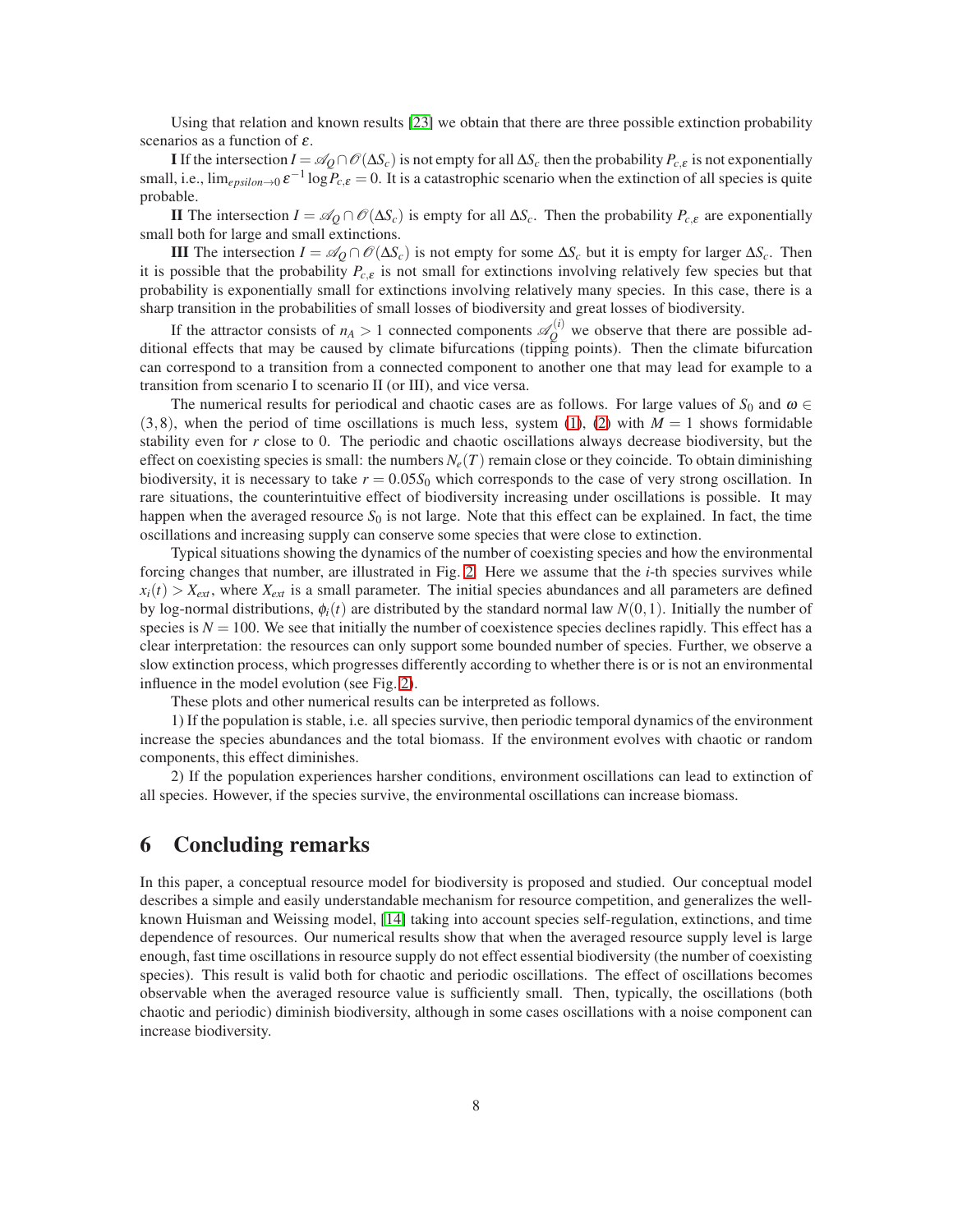In our model the largest extinctions occur when resource consumption reaches a maximal possible value, but there is a smooth continuum from extinctions of relatively small magnitude (the loss of a few species) to extinctions of relatively large magnitude (the loss of a great many species). Thus, we are not able to identify mass extinctions (sensu Sepkoski (1986)[\[6\]](#page-8-5)) as a quantitatively different regime (e.g. Jablonski (2005)[\[24\]](#page-9-13)). This is likely to be because our conceptual model currently does not include trophic levels such as primary producers, herbivores and predators, or evolutionary processes such as speciation (cf. Sole et al. (2002)[\[11\]](#page-9-0)). Similarly, our analyses have focused on the conditions that lead to extinction. Representation of ecological structure and evolutionary processes such as these in future extensions of our model will allow us to investigate the dynamics of recoveries from extinction, and this will permit investigations of how ecosystems rebuild and new ecologies emerge from the aftermath of extinction events.

Nevertheless, our conceptual model provides support, on theoretical grounds, for the importance of nonlinear processes during the various extinction events that have punctuated Earth history. For example, the rapid loss of plant biodiversity during an extinction event in the Late Triassic period (200 million years ago) has been attributed partly to a threshold response of plants to relatively minor increases in the concentration of carbon dioxide in Earth's atmosphere at this time [\[7\]](#page-8-6). Additionally, when ecosystems reach maximal biodiversity in our model, the risk of large extinction events strongly increases, even under small environment changes, and random, chaotic or periodic environment oscillations can also dramatically affect biodiversity. Thus, suggestions that the global diversity of life on Earth is capped somehow (see discussion in Benton and Emerson (2007)[\[2\]](#page-8-1)) are not incompatible with the results of our conceptual modeling.

#### Acknowledgement

The authors are grateful for financial support from the Government of the Russian Federation through the Mega-grant No.074-U01. We also acknowledge support from the the Russian Foundation for Basic Research (RFBR) under the Grants No.16-34-00733 mol a and No.16-31-60070 mol a dk. In addition, we gratefully acknowledge support from the Division of Physics at the U.S. National Science Foundation (NSF) through Grant No. PHY-1066293. Finally, we thank the Statistical and Applied Mathematical Sciences Institute (SAMSI) and the Mathematical Biosciences Institute (MBI) for their support of this work.

# <span id="page-8-0"></span>**References**

- <span id="page-8-1"></span>[1] M.R. Walter, R. Buick, and J.S.R. Dunlop. Nature 284, 443-445 (1980).
- <span id="page-8-2"></span>[2] M.J. Benton and B.C. Emerson. Palaeontology 50, 23-40 (2007).
- <span id="page-8-3"></span>[3] O. Walliser. *Global Events and Event Statigraphy in the Phanerozoic.* Berlin: Springer-Verlag. pp. 333 (1996).
- <span id="page-8-4"></span>[4] R.K. Bambach. Annu. Rev. Earth Planet. Sci. 34, 127-155 (2006).
- <span id="page-8-5"></span>[5] M.J. Benton. Science 268, 52-58 (1995).
- [6] J.J.Sepkoski. Phanerozoic overview of mass extinction. In *Patterns and Processes in the History of Life*, ed. D.M. Raup and D. Jablonski. Berlin: Springer-Verlag. pp. 277-95 (1986).
- <span id="page-8-7"></span><span id="page-8-6"></span>[7] J.C. McElwain, J. Wade-Murphy and S.P. Hesselbo. Nature 435, 479-482 (2005).
- <span id="page-8-8"></span>[8] B. Schoene, J. Guex, A. Bartolini, U. Schaltegger, and T.J. Blackburn. Geology 38(5), 387-390 (2010).
- <span id="page-8-9"></span>[9] S.T. Jackson and C. Weng. Proc. Nat. Acad. Sci. USA 96, 13847-13852 (1999).
- [10] L. Mander, J. Rodriguez, P.G. Mueller, S.T. Jackson and S.W. Punyasena. J. Quat. Sci. 29(7), 711-721 (2014).